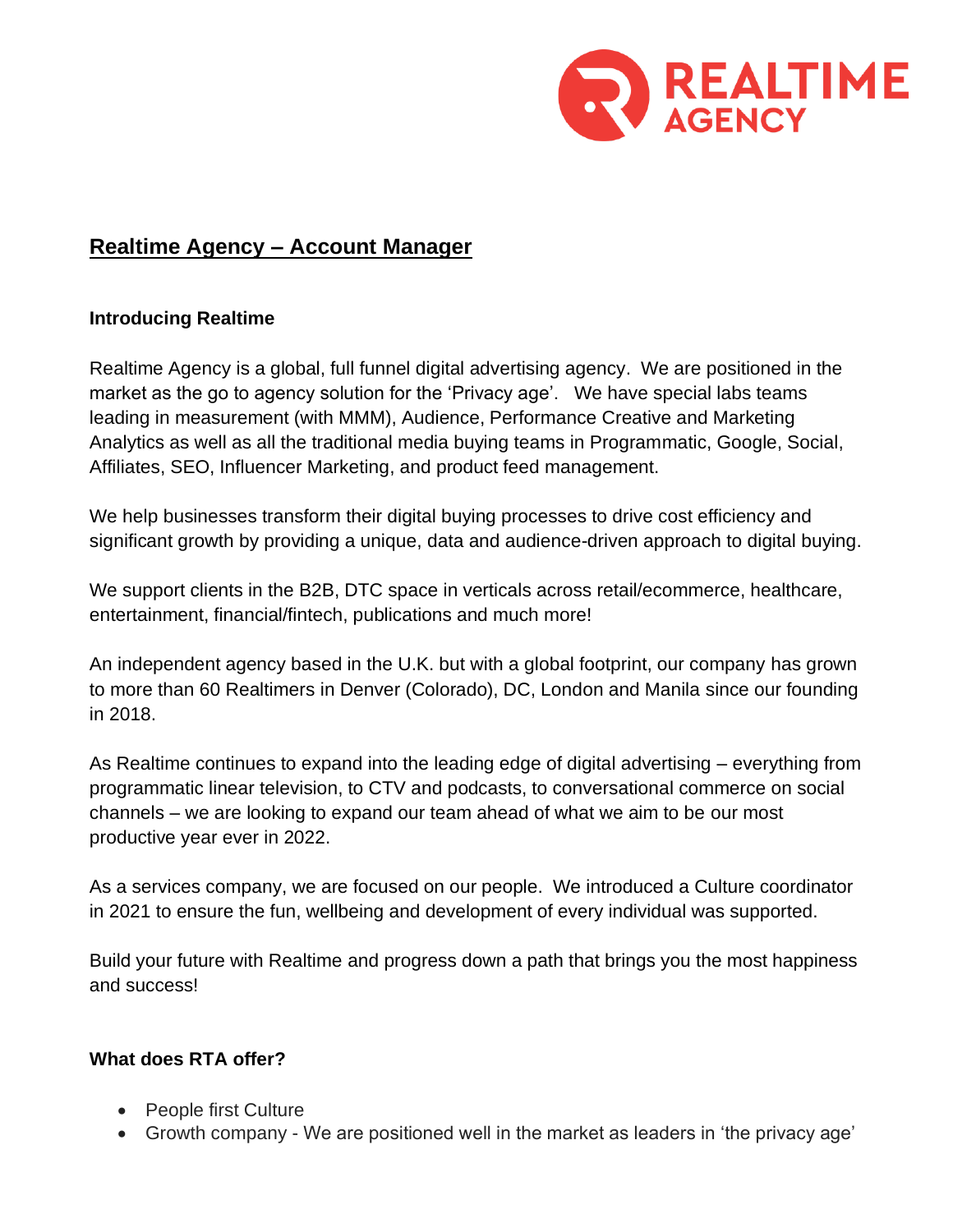

- Great culture in the last year we increased our staff happiness by 20%, we have a culture coordinator, team events, learning opportunities and trainings, company midyear kick off, individual awards, Class Pass and much more.
- We're a global company international work and travel opportunities
- Learn all digital programmatic, Google, Influencer, SEO, Affiliate marketing to really understand the full marketing mix – allowing you to go on and excel as a fully rounded digital leader
- Be in the mix of industry change and trends learn how we have pivoted into the privacy age and our plans for moving into next wave of web3.0 and Metaverse.
- Fast progression routes as the company continues to rapidly grow.
- An Excellent Bonus scheme!
- A fun, friendly working environment!

### **Who We're Looking For**

Realtimers are ambitious, data-driven, and hungry to test the limits of our advertising platforms while finding unique solutions to complex problems. As we expand our client roster, we are looking for highly motivated teammates to lead our client teams, manage campaign execution, and build relationships within some of the largest companies in the world.

We are looking for individuals that demonstrate a comprehensive knowledge of one or more advertising platforms, a strong understanding of how to build and execute campaigns, and an aptitude for working both internally with RTA's product teams as well as externally with clients.

#### **Account Manager Responsibilities**

- Oversee the planning, execution, optimization and reporting of large-scale paid campaigns across multiple platforms, targeting client KPIs.
- Manage the client communications within key accounts, build relationships with decision makers, and present the strategic vision and current performance on regular client meetings.